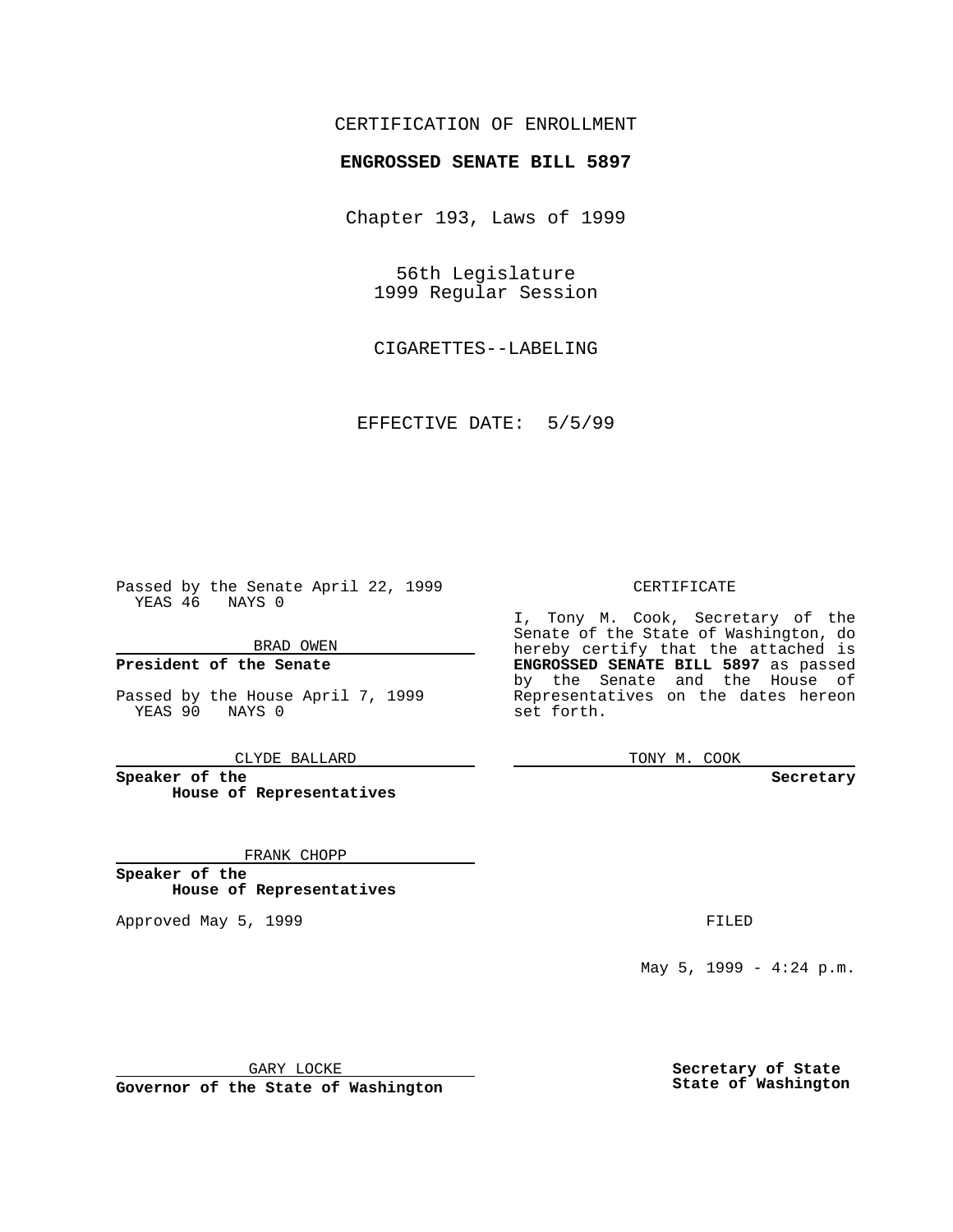## **ENGROSSED SENATE BILL 5897** \_\_\_\_\_\_\_\_\_\_\_\_\_\_\_\_\_\_\_\_\_\_\_\_\_\_\_\_\_\_\_\_\_\_\_\_\_\_\_\_\_\_\_\_\_\_\_

\_\_\_\_\_\_\_\_\_\_\_\_\_\_\_\_\_\_\_\_\_\_\_\_\_\_\_\_\_\_\_\_\_\_\_\_\_\_\_\_\_\_\_\_\_\_\_

### AS AMENDED BY THE HOUSE

Passed Legislature - 1999 Regular Session

**State of Washington 56th Legislature 1999 Regular Session**

**By** Senators Costa, Winsley, Thibaudeau and Oke; by request of Attorney General

Read first time 02/15/1999. Referred to Committee on Health & Long-Term Care.

 AN ACT Relating to the sale of export cigarettes; amending RCW 82.24.110, 82.24.130, and 82.24.145; adding a new section to chapter 82.24 RCW; creating a new section; prescribing penalties; and declaring an emergency.

BE IT ENACTED BY THE LEGISLATURE OF THE STATE OF WASHINGTON:

 NEW SECTION. **Sec. 1.** (1) Cigarette smoking presents serious public health concerns to the state and to the citizens of the state. The surgeon general has determined that smoking causes lung cancer, heart disease, and other serious diseases and that there are hundreds of thousands of tobacco-related deaths in the United States each year. These diseases most often do not appear until many years after the person in question begins smoking.

 (2) It is the policy of the state that consumers be adequately informed about the adverse health effects of cigarette smoking by including warning notices on each package of cigarettes.

 (3) It is the policy of the state that manufacturers and importers of cigarettes not make any material misrepresentation of fact regarding the health consequences of using cigarettes, including compliance with applicable federal laws, regulations, and policies.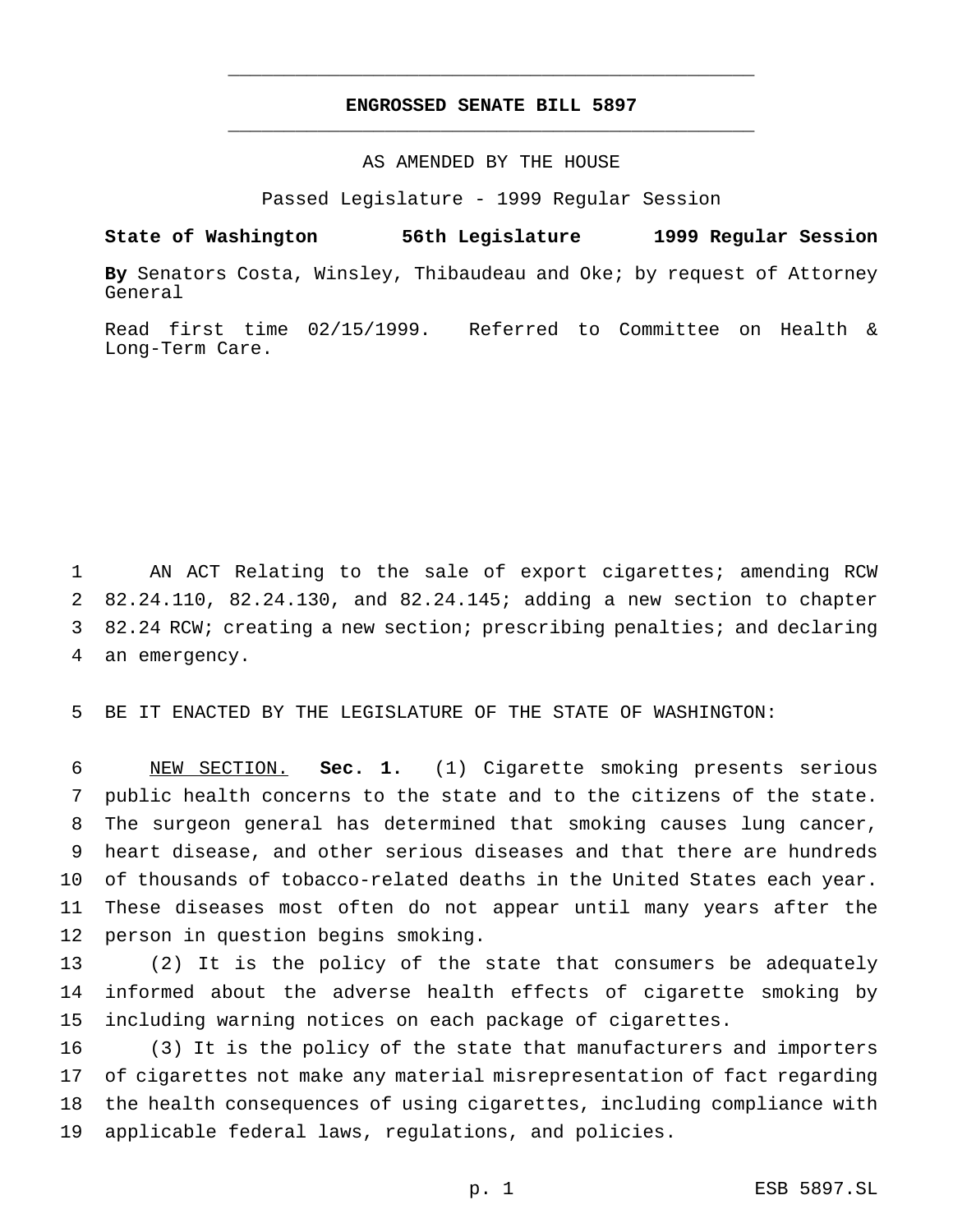(4) It is the intent of the legislature to align state law with federal laws, regulations, and policies relating to the manufacture, importation, and marketing of cigarettes, and in particular, the Federal Cigarette Labeling and Advertising Act (15 U.S.C. Sec. 1331 et seq.) and 26 U.S.C. Sec. 5754.

 (5) The legislature finds that consumers and retailers purchasing cigarettes are entitled to be fully informed about any adverse health effects of cigarette smoking by inclusion of warning notices on each package of cigarettes and to be assured through appropriate enforcement measures that cigarettes they purchase were manufactured for consumption within the United States.

 **Sec. 2.** RCW 82.24.110 and 1997 c 420 s 4 are each amended to read as follows:

 (1) Each of the following acts is a gross misdemeanor and punishable as such:

 (a) To sell, except as a licensed wholesaler engaged in interstate commerce as to the article being taxed herein, without the stamp first being affixed;

 (b) To sell in Washington as a wholesaler to a retailer who does not possess and is required to possess a current cigarette retailer's license;

 (c) To use or have in possession knowingly or intentionally any 23 forged or counterfeit stamps;

 (d) For any person other than the department of revenue or its duly authorized agent to sell any stamps not affixed to any of the articles taxed herein whether such stamps are genuine or counterfeit;

(e) To violate any of the provisions of this chapter;

 (f) To violate any lawful rule made and published by the department of revenue or the board;

(g) To use any stamps more than once;

 (h) To refuse to allow the department of revenue or its duly authorized agent, on demand, to make full inspection of any place of business where any of the articles herein taxed are sold or otherwise hinder or prevent such inspection;

 (i) Except as provided in this chapter, for any retailer to have in possession in any place of business any of the articles herein taxed, 37 unless the same have the proper stamps attached;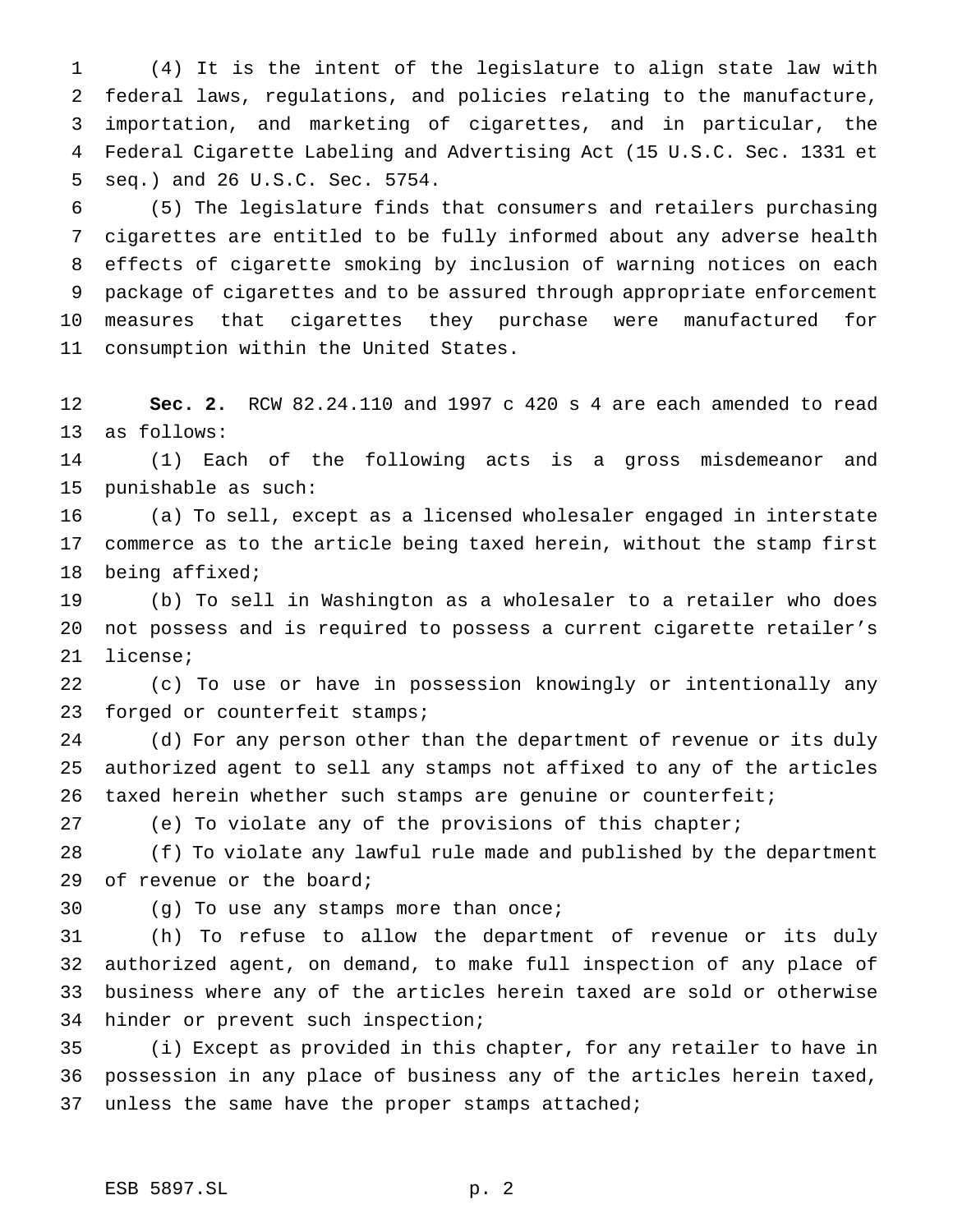(j) For any person to make, use, or present or exhibit to the department of revenue or its duly authorized agent, any invoice for any of the articles herein taxed which bears an untrue date or falsely states the nature or quantity of the goods therein invoiced;

 (k) For any wholesaler or retailer or his or her agents or employees to fail to produce on demand of the department of revenue all invoices of all the articles herein taxed or stamps bought by him or her or received in his or her place of business within five years prior to such demand unless he or she can show by satisfactory proof that the nonproduction of the invoices was due to causes beyond his or her control;

 (l) For any person to receive in this state any shipment of any of the articles taxed herein, when the same are not stamped, for the purpose of avoiding payment of tax. It is presumed that persons other than dealers who purchase or receive shipments of unstamped cigarettes do so to avoid payment of the tax imposed herein;

 (m) For any person to possess or transport in this state a quantity of sixty thousand cigarettes or less unless the proper stamps required by this chapter have been affixed or unless: (i) Notice of the possession or transportation has been given as required by RCW 82.24.250; (ii) the person transporting the cigarettes has in actual possession invoices or delivery tickets which show the true name and address of the consignor or seller, the true name and address of the consignee or purchaser, and the quantity and brands of the cigarettes so transported; and (iii) the cigarettes are consigned to or purchased by any person in this state who is authorized by this chapter to 27 possess unstamped cigarettes in this state;

28 (n) To possess, sell, or transport within this state any container 29 or package of cigarettes that does not comply with this chapter.

 (2) It is unlawful for any person knowingly or intentionally to possess or to transport in this state a quantity in excess of sixty thousand cigarettes unless the proper stamps required by this chapter are affixed thereto or unless: (a) Proper notice as required by RCW 82.24.250 has been given; (b) the person transporting the cigarettes actually possesses invoices or delivery tickets showing the true name and address of the consignor or seller, the true name and address of the consignee or purchaser, and the quantity and brands of the cigarettes so transported; and (c) the cigarettes are consigned to or purchased by a person in this state who is authorized by this chapter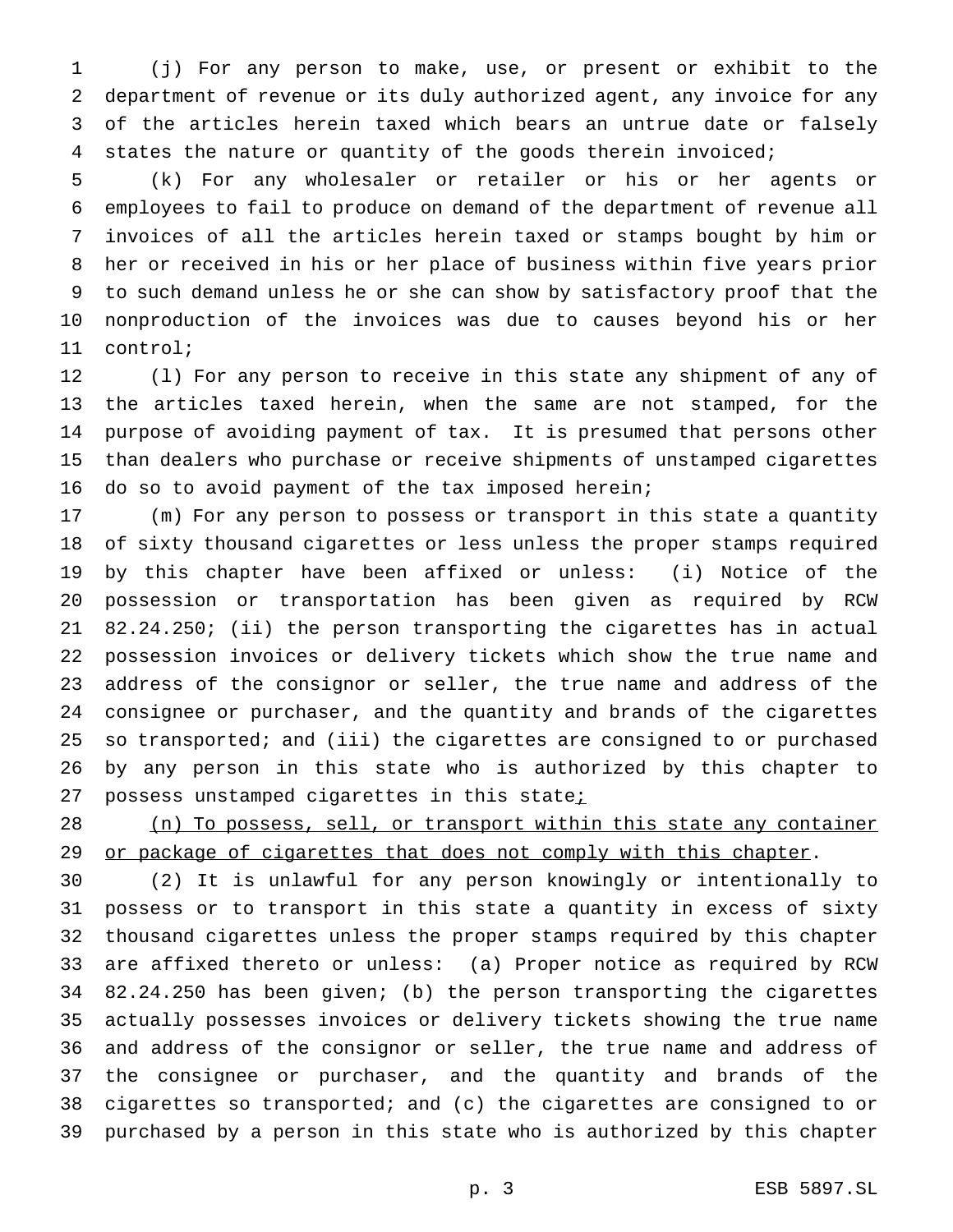to possess unstamped cigarettes in this state. Violation of this section shall be punished as a class C felony under Title 9A RCW.

 (3) All agents, employees, and others who aid, abet, or otherwise participate in any way in the violation of the provisions of this chapter or in any of the offenses described in this chapter shall be guilty and punishable as principals, to the same extent as any wholesaler or retailer or any other person violating this chapter.

 **Sec. 3.** RCW 82.24.130 and 1997 c 420 s 5 are each amended to read as follows:

(1) The following are subject to seizure and forfeiture:

 (a) Subject to RCW 82.24.250, any articles taxed in this chapter that are found at any point within this state, which articles are held, owned, or possessed by any person, and that do not have the stamps 14 affixed to the packages or containers; and any container or package of cigarettes possessed or held for sale that does not comply with this chapter.

 (b) All conveyances, including aircraft, vehicles, or vessels, which are used, or intended for use, to transport, or in any manner to facilitate the transportation, for the purpose of sale or receipt of property described in (a) of this subsection, except:

 (i) A conveyance used by any person as a common or contract carrier having in actual possession invoices or delivery tickets showing the true name and address of the consignor or seller, the true name of the consignee or purchaser, and the quantity and brands of the cigarettes transported, unless it appears that the owner or other person in charge of the conveyance is a consenting party or privy to a violation of this chapter;

 (ii) A conveyance subject to forfeiture under this section by reason of any act or omission of which the owner thereof establishes to have been committed or omitted without his or her knowledge or consent;

 (iii) A conveyance encumbered by a bona fide security interest if the secured party neither had knowledge of nor consented to the act or omission.

 (c) Any vending machine used for the purpose of violating the provisions of this chapter.

 (2) Property subject to forfeiture under this chapter may be seized by any agent of the department authorized to collect taxes, any enforcement officer of the board, or law enforcement officer of this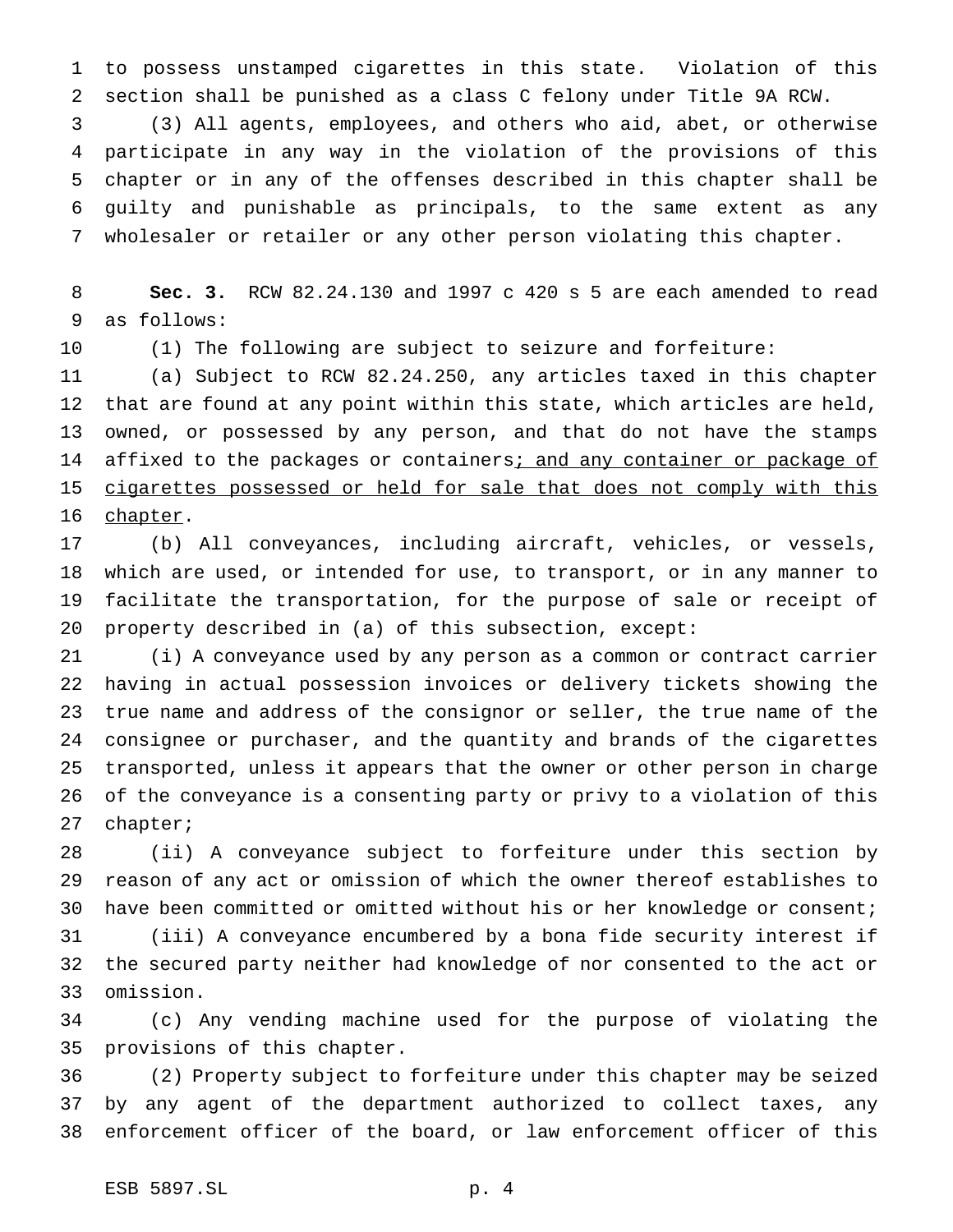state upon process issued by any superior court or district court having jurisdiction over the property. Seizure without process may be made if:

 (a) The seizure is incident to an arrest or a search under a search warrant or an inspection under an administrative inspection warrant; or (b) The department, the board, or the law enforcement officer has probable cause to believe that the property was used or is intended to be used in violation of this chapter and exigent circumstances exist making procurement of a search warrant impracticable.

 (3) Notwithstanding the foregoing provisions of this section, articles taxed in this chapter which are in the possession of a wholesaler or retailer, licensed under Washington state law, for a period of time necessary to affix the stamps after receipt of the articles, shall not be considered contraband.

 **Sec. 4.** RCW 82.24.145 and 1987 c 496 s 4 are each amended to read as follows:

 When property is forfeited under this chapter the department may: (1) Retain the property or any part thereof for official use or upon application by any law enforcement agency of this state, another state, or the District of Columbia, or of the United States for the exclusive use of enforcing the provisions of this chapter or the laws of any other state or the District of Columbia or of the United States. (2) Sell the property at public auction to the highest bidder after due advertisement, but the department before delivering any of the goods so seized shall require the person to whom the property is sold to affix the proper amount of stamps. The proceeds of the sale and all moneys forfeited under this chapter shall be first applied to the payment of all proper expenses of any investigation leading to the seizure and of the proceedings for forfeiture and sale, including expenses of seizure, maintenance of custody, advertising, and court costs. The balance of the proceeds and all moneys shall be deposited in the general fund of the state. Proper expenses of investigation includes costs incurred by any law enforcement agency or any federal, state, or local agency.

 (3) Notwithstanding the provisions of subsections (1) and (2) of this section, cigarettes seized for a violation of section 5 of this 37 act shall be destroyed.